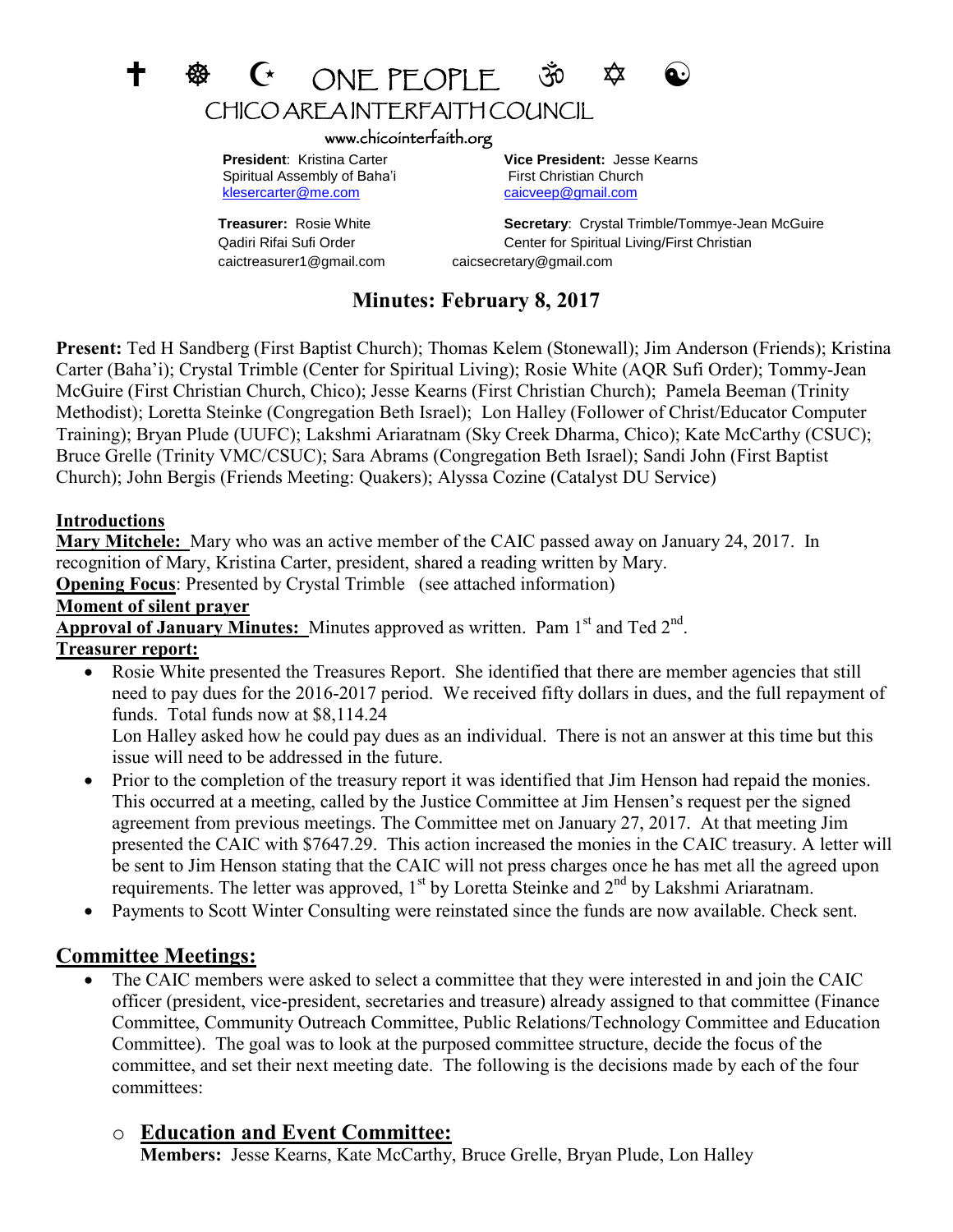**Areas of Interest:** Internships, Public Forums, Annual meeting in cooperation with Outreach.

**Next Meeting:** Feb. 22, 2017 at 12:00 pm at First Christian Church, Chico in the Bethany Room **From the proposed Committee Structure including purpose, members and responsibilities**

#### **Purpose:**

**T**o provide the Chico community with education about all faith groups in order to foster spiritual knowledge and enlightenment. A minimum of one to two educational events will be organized and implemented, (or partnered with other existing community events) which encourage all faith groups to participate and share their ideas of spirituality with the greater Chico community.

#### **Members:**

- CAIC Vice-President
- One to four members

#### **Responsibilities**

- Schedule two (2) public forums each year
- Plan annual June meeting
- Participate or create one (1) to two (2) educational events each year
- Partner with CSU-Chico and Butte College as opportunities arise

# o **Finance Committee:**

**Members:** Rosie White, Loretta Ann Steinke, Thomas Kelem, Ted H. Sandberg **Areas of Interest:**

**Next Meeting:** February 27, 2017 at 10:00

#### **From the proposed Committee Structure including purpose, members and responsibilities**

## **Purpose:**

To regulate and delegate funds to appropriate sources after establishing an annual budget that incorporates the mission of CAIC. The committee is responsible for the financial health of the organization and will meet twice per year or more if necessary, to set the budget and to ensure adherence to the budget.

#### **Members:**

- CAIC Treasurer
- One (1) to three (3) CAIC members

## **Responsibilities:**

- Create budget for the year based on requests from each Standing Committee
- Determine funding for projects and events that may come up during the year
- Determine how funds will be raised to meet the budget
- To annually provide for an informal audit of funds

# o **Community Outreach Committee:**

**Members:** Kristine Carter (864-0295), Jackie Leser (570-6724), Jim Anderson (345-3429), John Berger (893-2371), Tommye-Jean McGuire (510-459-8364)

**Areas of Interest:** Reaching out into the Chico community to support those activities that have been identified as priorities for Chico. Development of an orientation program for new members. **Next Meeting:** March 6 at 1:00 pm at First Christian Church, Chico in Bethany Rm.

#### **From the proposed Committee Structure including purpose, members and responsibilities. Purpose:**

To identify (prioritize need), plan, organize and implement one or two-community outreach projects to respond to the spiritual needs of the community. These projects must support and coincide with CAIC goals and mission to make a positive impact on the greater Chico community. Projects can be as simple as an organized interfaith prayer service in response to community needs. This group will collaborate with other community organizations to support their projects with like-minded goals and missions.

## **Members:**

- President
- Two (2) to four (4) CAIC members